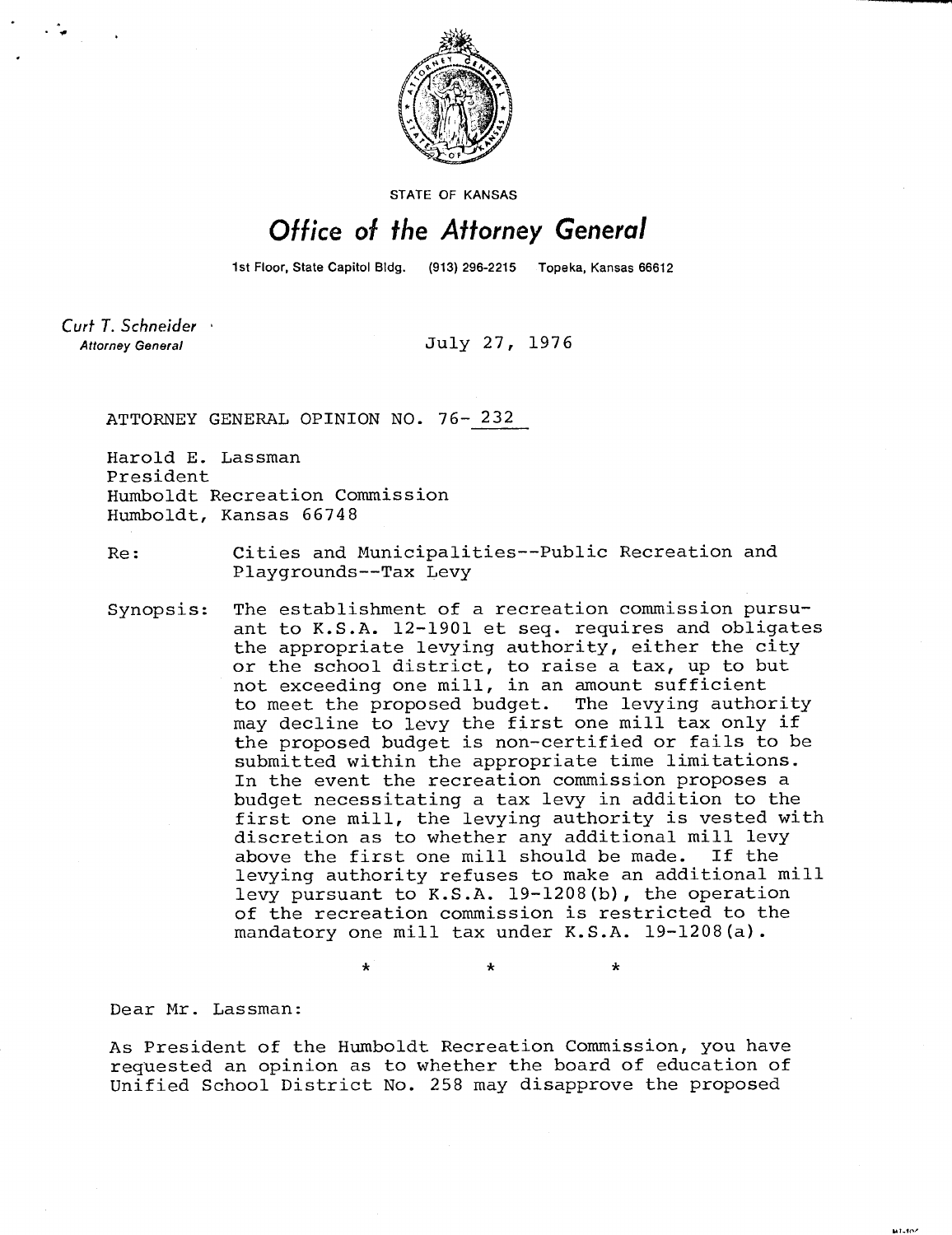Harold E. Lassman Page Two July 27, 1976

 $\sqrt{2}$  .

budget certified by the recreation commission to the school district and thereby refuse to levy the one mill tax provided in K.S.A. 12-1908.

By way of factual background, the Humboldt Recreation Commission was established approximately ten years ago pursuant to K.S.A. 12-1901 et seq., and in particular, K.S.A. 12-1904. This latter statute provides:

> "Except as otherwise provided in subsection (b) of K.S.A. 12-1908, whenever a petition signed by at least five percent (5%) of the qualified and registered voters of the city or school district shall be filed with the clerk thereof, requesting the governing body of the city or school district to provide, establish, maintain and conduct a supervised recreation system and to levy an annual tax therefor not to exceed one (1) mill, it shall be the duty of the governing body of the city or school district to cause such question to be submitted to the qualified voters thereof to be voted upon at the next regular or special election of the city or school district to be held more than thirty (30) days after the filing of such petition."

Upon passage of the proposition, K.S.A. 12-1906 goes on to provide:

> "Upon the adoption of the proposition by a majority of those voting on it at the election, the governing body of the city or school district if acting independently or the joint governing bodies of a city and school district then acting jointly, shall by appropriate resolution or ordinance provide for the establishment, maintenance and conduct of such supervised recreation system as they deem advisable and practicable and which shall establish a commission to be vested with the powers, duties and obligations necessary for the conduct of such recreation system, the members of which shall serve without pay."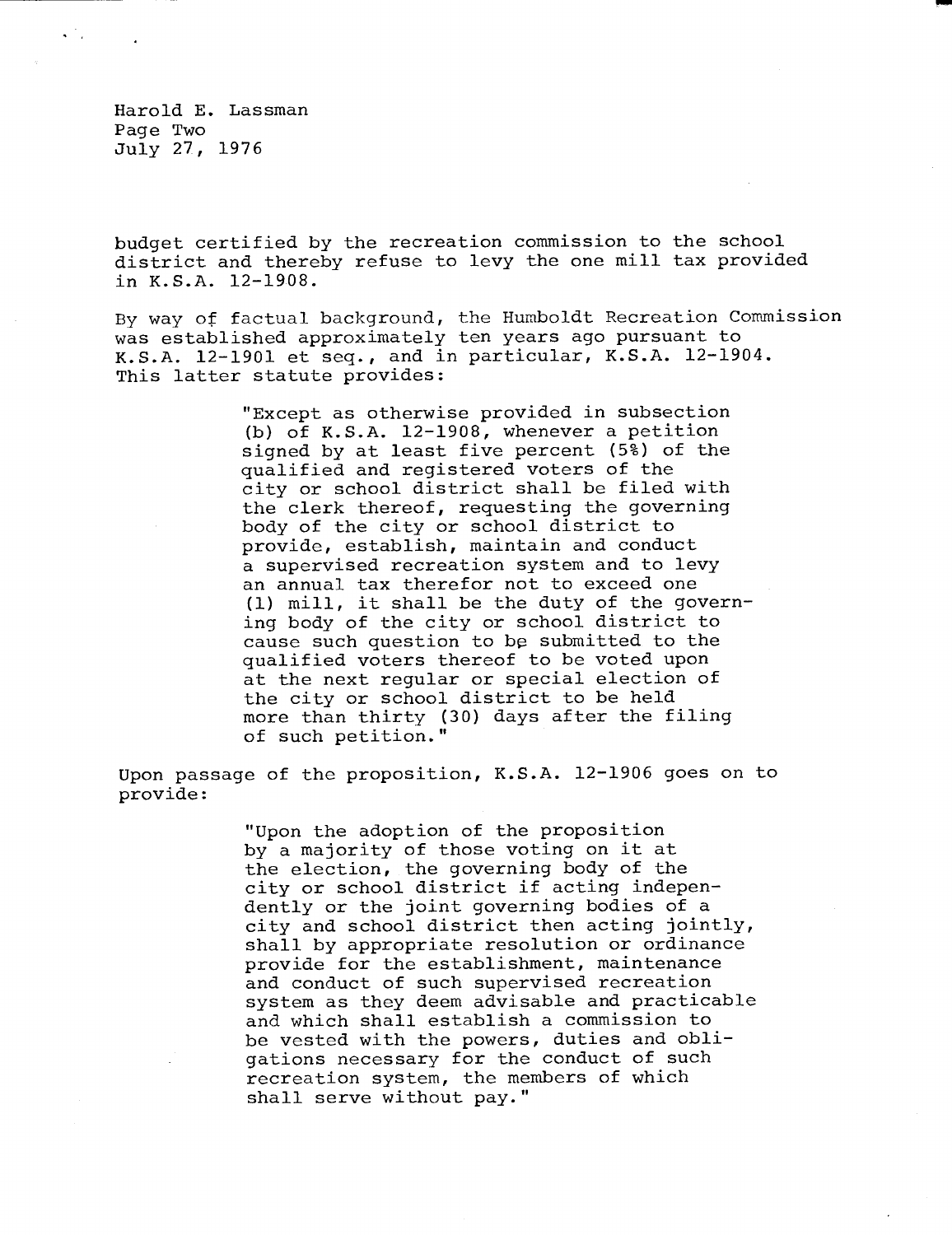Harold E. Lassman Page Three July 27, 1976

Financial support for the recreation system is to be derived from a maximum one mill annual tax levied pursuant to K.S.A. 12-1908(a) which provides:

> "Except as otherwise provided in subsection (b) of this section, when the provisions of this act shall have been adopted by an election the commission shall annually, and not later than twenty (20) days prior to the date for the publishing of the budget of such city or school district, certify its budget to such city or school district, which shall levy a tax sufficient to raise the amount required by such budget, but in no event more than one (1) mill or the amount set out in the petition provided for in K.S.A. 12-1904."

The language of this subsection is not merely directory but is couched in terms which make the levy mandatory. Under the express language of this subsection, the school district or city, whichever is larger, is obligated, upon presentation of a certified budget at least twnety days prior to the publishing date for the budget of the city or school district, to levy up to but not exceeding one mill for those purposes specified in the recreation commission's budget. The board of education is without statutory authority to approve or disapprove a recreation commission's budget and refuse to levy a tax pursuant to K.S.A. 12-1908(a) unless the budget is non-certified or fails to be submitted prior to twenty days before the publication of the city's or school district's budget. The electors are given authority to terminate the program in the same manner it was commenced.

K.S.A. 12-1908(b) vests the commission with one additional source of revenue by providing:

> "After any city or school district has begun to operate such a supervised recreation system, it appearing to the satisfaction of the recreation commission of a particular school district or city or of a city and school district jointly, that the budget should be increased so as to adequately meet the needs of the city or school district, such recrea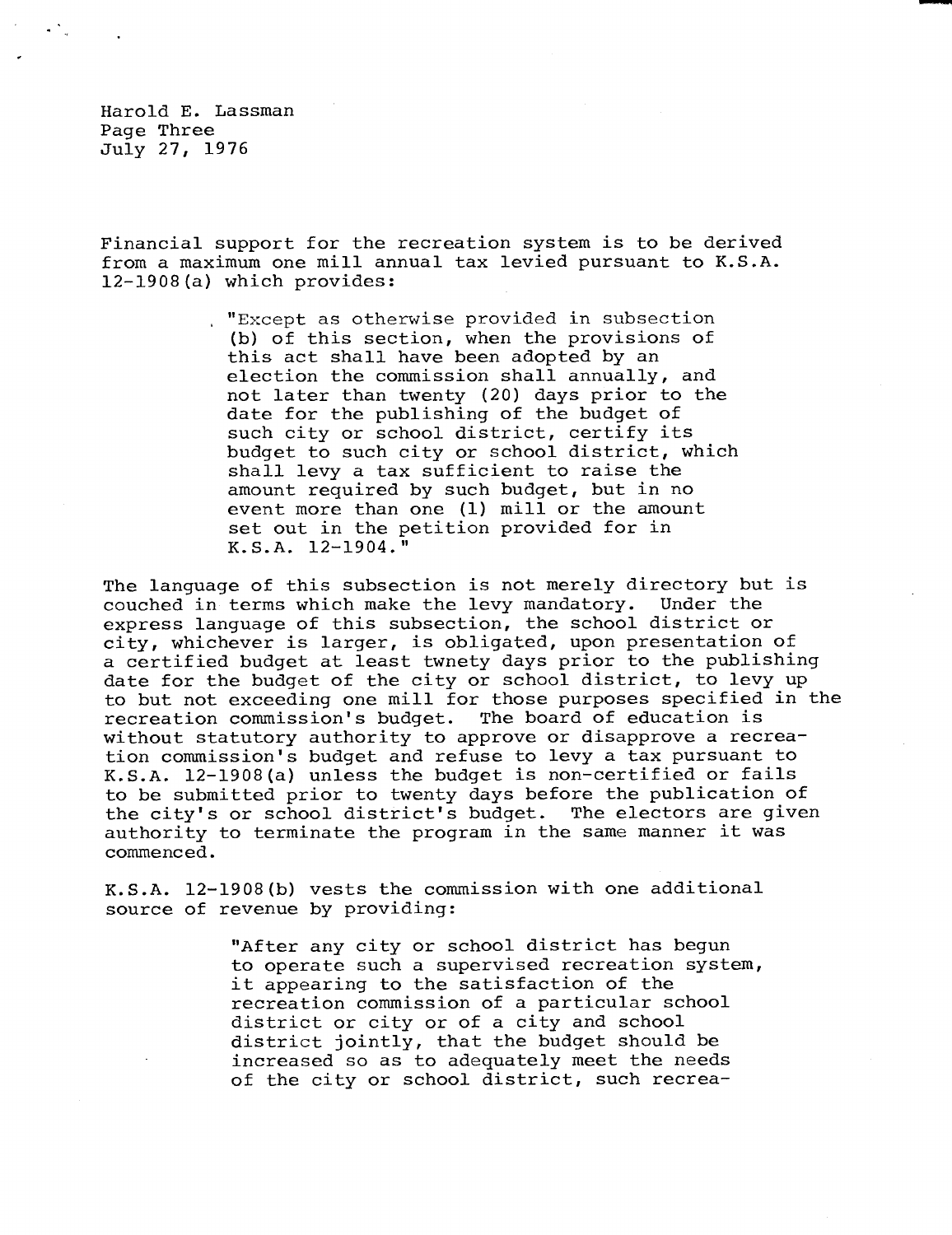Harold E. Lassman Page Four July 27, 1976

> tion commission may submit a proposed program with the budget for carrying out the same to the levying authority which may then levy a tax sufficient to raise the amount required by the expanded budget, but not to exceed one (1) mill, which levy shall be in addition to the one (1) mill authorized by K.S.A. 12-1901: Provided: Such additional one (1) mill levy shall not be deemed or considered a levy of such city or school district in determining the aggregate levy of such city or school district under any of the statutes of this state but shall be in addition to all other levies authorized by law and shall not be subject to limitations prescribed by law."

Conversely, the language of subsection (b) conditions the additional or second one mill levy upon the initial approval of the levying authority, in this case, the board of education of Unified School District No. 258. The statute clearly vests discretion in the levying authority as to whether any or all of the additional one mill levy be made. Although subsection (b) provides a protest and election procedure to contest the additional one mill tax, the protest period does not begin to run unless and until the levying authority votes to raise the additional tax.

Thus, the establishment of a recreation commission pursuant to K.S.A. 12-1901 et seq., requires and obligates the appropriate levying authority, either the city or the school district, to raise a tax levy up to but not exceeding one mill, in an amount sufficient to meet the proposed budget. The levying authority may decline to levy the first one mill tax only if the proposed budget is non-certified or fails to be submitted within the appropriate time limitations. In the event the recreation commission proposes a budget necessitating a tax levy in addition to the first one mill, the levying authority is vested with discretion as to whether any additional mill levy above the first one mill should be made. If the levying authority